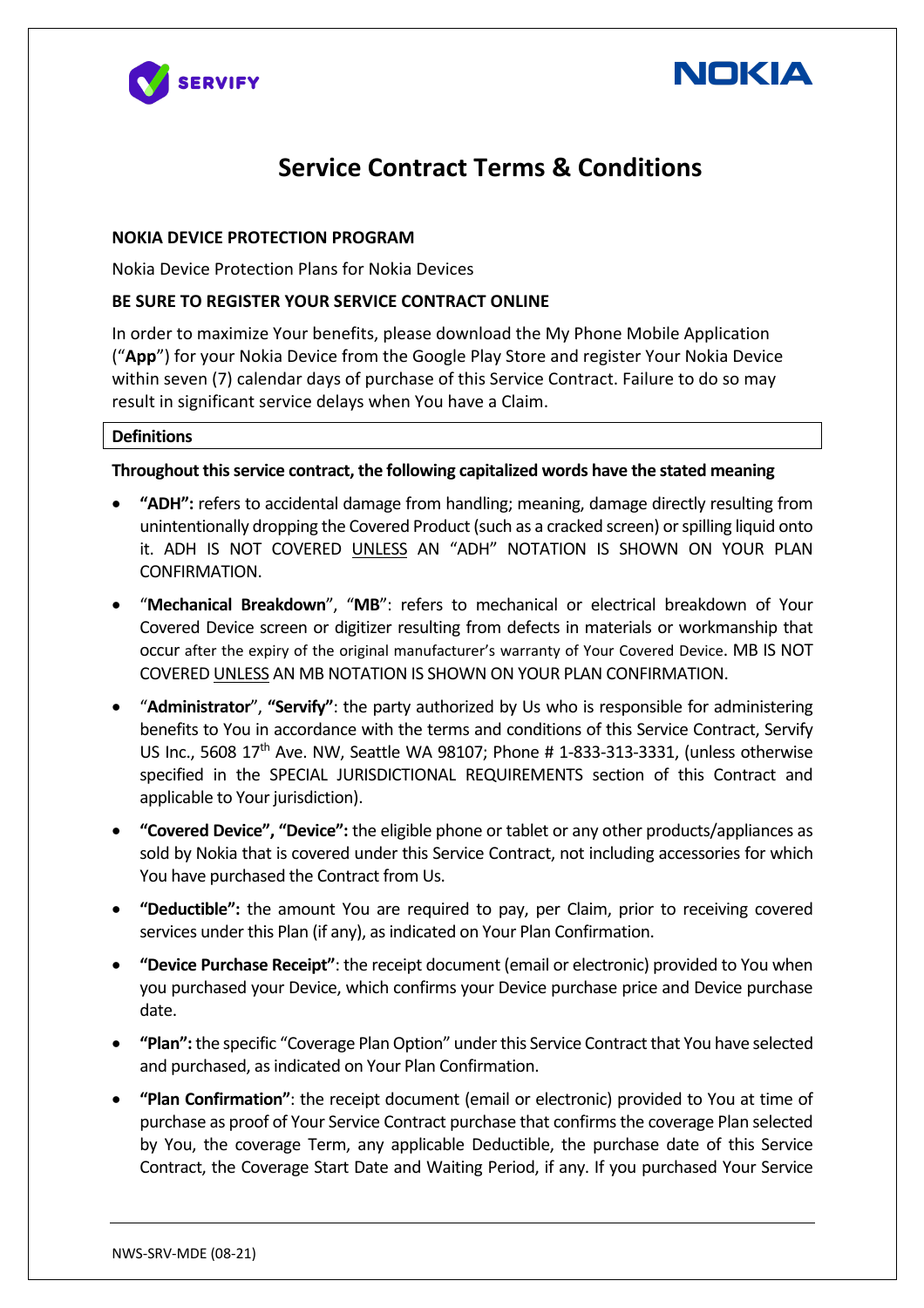



Contract from the website, you may obtain a copy of your Plan Confirmation from the confirmation email you receive. If you purchased your Service Contract from the My Phone App, you may obtain a copy of your Plan Confirmation within the App, under the "Devices" section.

- **"Power Surge":** damages to a Covered Device resulting from an oversupply of voltage while properly connected to a surge protector approved by the Underwriter's Laboratory Inc. (UL), but not including damages resulting from the improper installation or improper connection of the Covered Device to a power source.
- **"Service Contract", "Contract":** this service contract terms and conditions document, which along with the Plan Confirmation makes up Your entire agreement. Benefits under this Service Contract are additional to your rights under applicable laws, the manufacturer's hardware warranty and any complimentary technical support.
- **"Term":** the period of time in which the provisions of this Plan are valid, as indicated on Your Plan Confirmation.
- **"We", "Us", "Our", "Obligor", "Provider"**: the party or parties obligated to provide service under this Plan as the Service Contract provider, Northcoast Warranty Services, Inc., 800 Superior Ave. E., 21st Fl., Cleveland, OH 44114; (unless otherwise specified in the SPECIAL JURISDICTIONAL REQUIREMENTS section and applicable to Your jurisdiction).
- **"You", "Your":** the original individual consumer that purchased this Service Contract who is to receive the coverage provided hereunder.
- **"Coverage Start Date":** The date when coverage begins under this Plan. The Coverage Start Date is either the date of purchase of the Plan or the date immediately following the expiration of any Waiting Period, whichever occurs later, unless expressly stated otherwise in the SPECIAL JURISDICTIONAL REQUIREMENTS section of this Plan.
- **"Waiting Period":** The period of time that must transpire, starting from the Plan purchase date, before a Claim may be filed under this Plan. If applicable, the Waiting Period is mentioned in Your Plan Confirmation.

#### **What is Covered**

This Plan provides for the labor and/or parts necessary to repair Your Covered Device when You have a covered claim. At Our sole discretion, You may be provided a replacement or reimbursement for Your original Covered Device in lieu of repair. See the below sections for full details.

- **About Repairs** Parts used for repairs are genuine/authorised by Nokia and may be new, used, refurbished or parts that perform to the factory specifications of Your original Covered Device. All repairs wil be performed using authorised procedures by Nokia by authorised service centers of Nokia using authorised parts of Nokia.
- **About Replacements -** Reasonable efforts will be made in order to replace Your original Covered Device with a same match; however, We reserve the right to replace the original Covered Device with one of equal or similar features and functionality, but We do not guarantee such replacement will be the same color, or model as Your original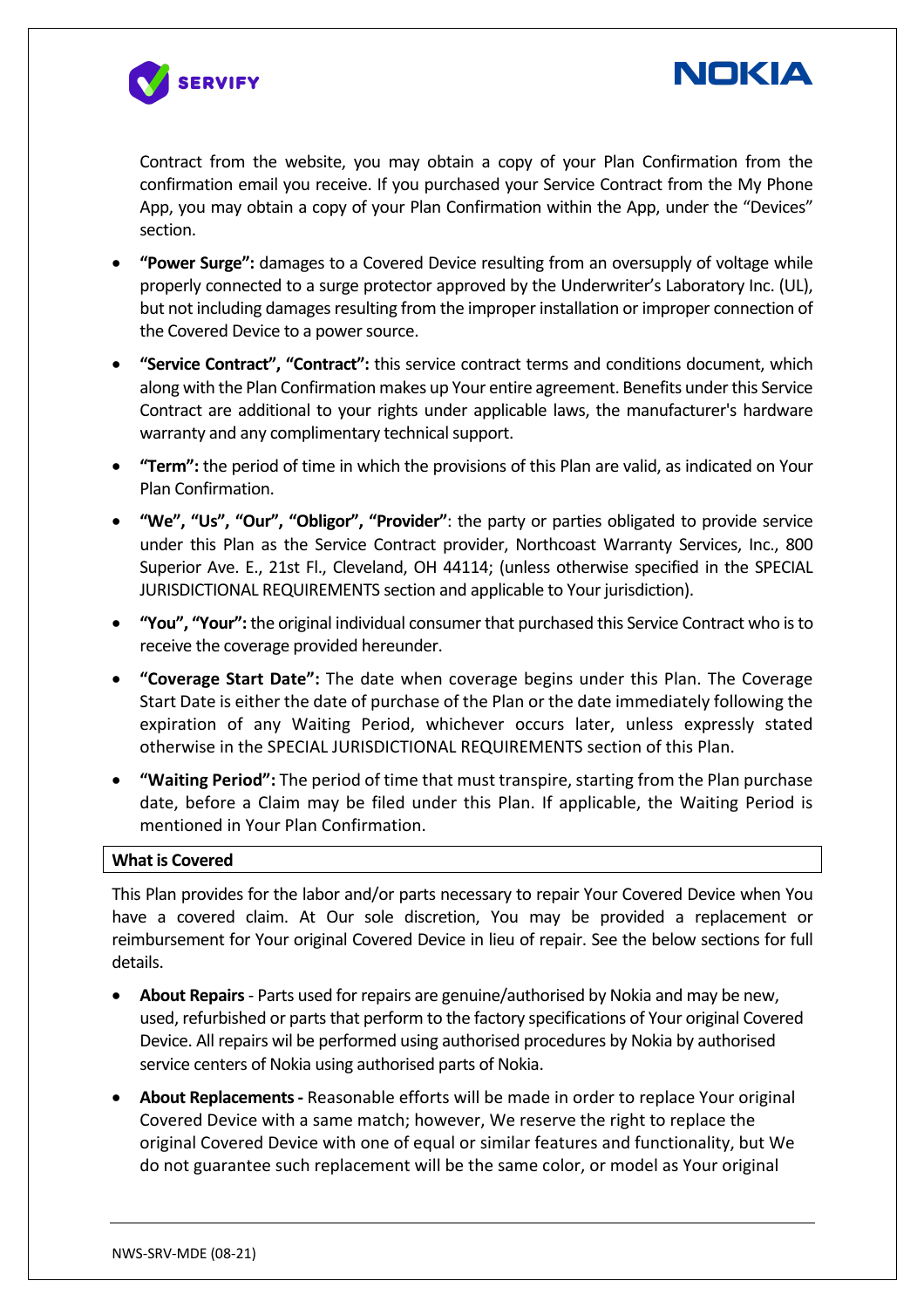



Covered Device. Additionally, please note that sometimes technological advances that are out of Our control may result in a replacement that has a lower selling price than Your original Covered Device, and this Agreement does not provide any reimbursement for such a cost difference. Also know that any/all parts, components, or whole items that We provide replacement for will automatically become Our property.

• **About Reimbursements (Buyout)**: If We at Our discretion, decide to provide You with reimbursement towards the replacement of Your original Covered Device, this reimbursement amount will be for the market operating price or upto the covered amount, whichever is lower, as per our reasonable opinion, of Your original Covered Device. Such reimbursement, subject to the limits of liability, may come in the form of a check or credit to Your payment card on file with the Administrator, or in the form of vouchers, of equivalent value, which can be used to make purchases for device(s) and/or accessories.

During the Contract Term, Servify will provide you with access to a call center, app based and webbased support for Your Covered Device. Administrator support starts on the date you purchase the Contract for Your Covered Device. Support may include assistance with claim registration, determining when hardware service is required or ADH coverage may be applicable.

#### **Deductible**

You are required to pay the Deductible amount indicated on Your Plan Confirmation, per covered claim, prior to receiving eligible service under this Contract (if any).

#### **Coverage Plan Options**

Coverage under this Service Contract provides for the following, as applicable to Your Plan purchase:

- **1. Nokia Device Extended Warranty Plan – This Plan is only available for purchase within 90 days of Your Device purchase date, as shown on Your Device Purchase Receipt or first activation of Your Device.**
	- 1.1. NOKIA DEVICE EXTENDED WARRANTY PLAN TERM Coverage for a defined MB becomes effective once the manufacturer's warranty has expired. Upon expiration of the manufacturer's warranty, coverage for a defined MB becomes effective and continues for the Term shown on Your Plan Confirmation.
	- 1.2. NOKIA DEVICE EXTENDED WARRANTY PLAN REPAIRS LIMIT unlimited number of covered claims until the accumulated amount that We have paid equals the original purchase price of the Covered Device, as shown on your Device Purchase Receipt. Once this limit is reached, Our obligations will be considered fulfilled entirely and coverage under this plan will end; regardless of any remaining time under the current Contract Term.
	- 1.3. NOKIA DEVICE EXTENDED WARRANTY PLAN REPLACEMENT LIMIT maximum replacement limit will be mentioned in Your Plan Confirmation and is based on the Plan purchased by You (provided at Our sole discretion). Once this limit is reached, Our obligations will be considered fulfilled entirely and coverage under this plan will end; regardless of any remaining time under the current Contract Term.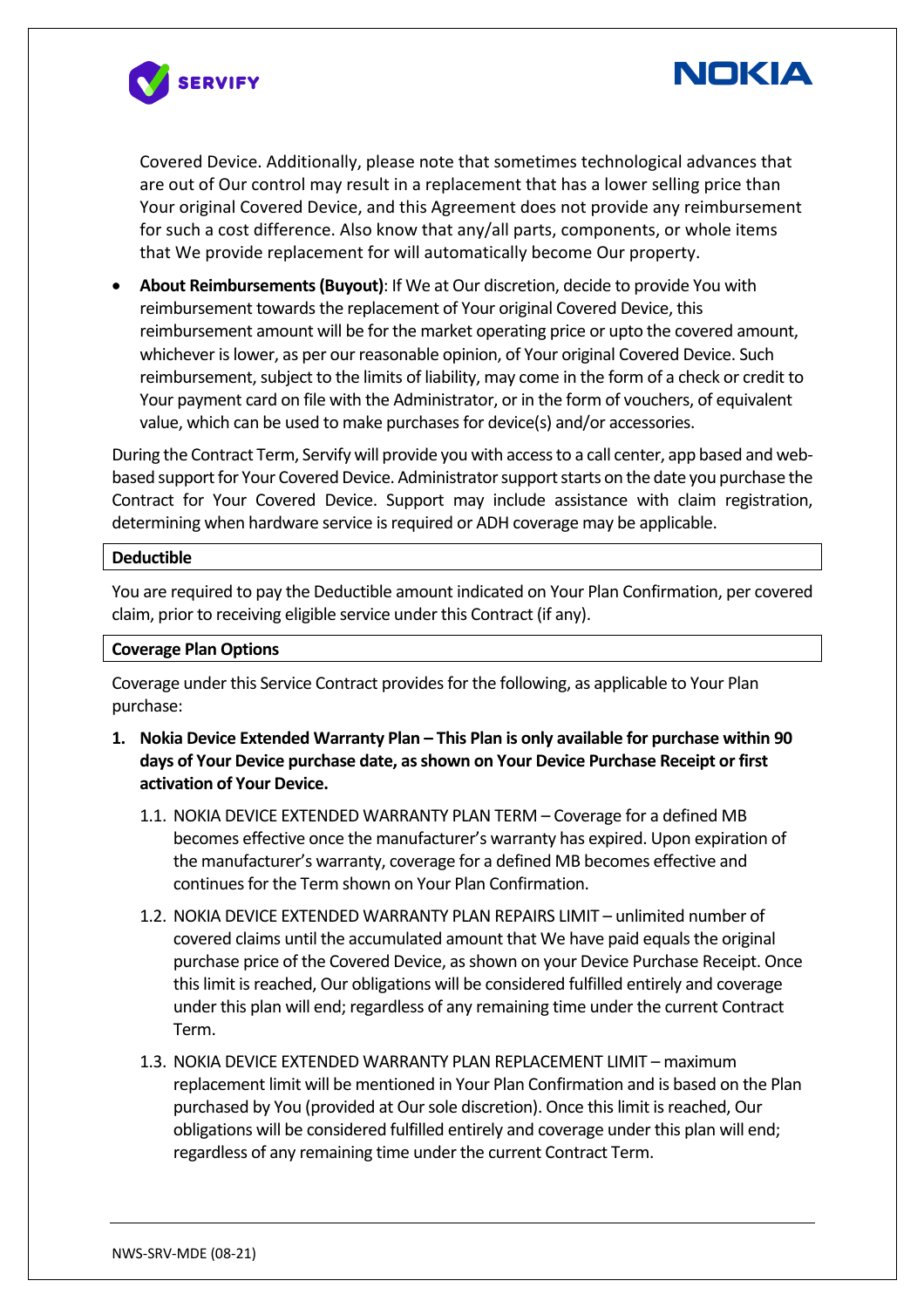



- **2. Nokia Device Protection Plan – This Plan is only available for purchase within 30 days of Your Device purchase date, as shown on Your Device Purchase Receipt or first activation of Your Device.**
	- 2.1. NOKIA DEVICE PROTECTION PLAN TERM Coverage for damages to Your Device begins on Your Contract purchase date and continues for the Term shown on Your Plan Confirmation. Your coverage could be subject to a Waiting Period during which You may not be able to raise any claims. If applicable, this would be specified in Your Plan Confirmation.
	- 2.2. NOKIA DEVICE PROTECTION PLAN CLAIM LIMIT The maximum claim limit under this Plan during the Term of Your Service Contract is based on the Plan purchased by You, this will be specified on your Plan Confirmation. Once this limit is reached, Our obligations will be considered fulfilled entirely and coverage under this plan will end; regardless of any remaining time under the current Contract Term
	- 2.3. NOKIA DEVICE PROTECTION PLAN REPAIRS LIMIT unlimited number of covered claims until the total accumulated amount that We have paid (including ADH) equals the original purchase price of the Covered Device, as shown on your Device Purchase Receipt. Once this limit is reached, Our obligations will be considered fulfilled entirely and coverage under this plan will end; regardless of any remaining time under the current Contract Term.
	- 2.4. NOKIA DEVICE PROTECTION PLAN REPLACEMENT LIMIT maximum replacement limit will be mentioned in Your Plan Confirmation and is based on the Plan purchased by You (provided at Our sole discretion). Once this limit is reached, Our obligations will be considered fulfilled entirely and coverage under this plan will end; regardless of any remaining time under the current Contract Term.
- 3. **Nokia Device Screen Protection Plan – This Plan is only available for purchase within 30 days of Your Device purchase date, as shown on Your Device Purchase Receipt or first activation of Your Device.**
	- 3.1. NOKIA DEVICE SCREEN PROTECTION PLAN TERM Coverage for screen damages to Your Device resulting from MB or ADH begins on Your Contract purchase date and continues for the Term shown on Your Plan Confirmation. Your coverage could be subject to a Waiting Period during which You may not be able to raise any claims. If applicable, this would be specified in Your Plan Confirmation.
	- 3.2. NOKIA DEVICE SCREEN PROTECTION PLAN CLAIM LIMIT The maximum claim limit under this Plan during the Term of Your Service Contract is based on the Plan purchased by You, this will be specified on your Plan Confirmation. Once this limit is reached, Our obligations will be considered fulfilled entirely and coverage under this plan will end; regardless of any remaining time under the current Contract Term.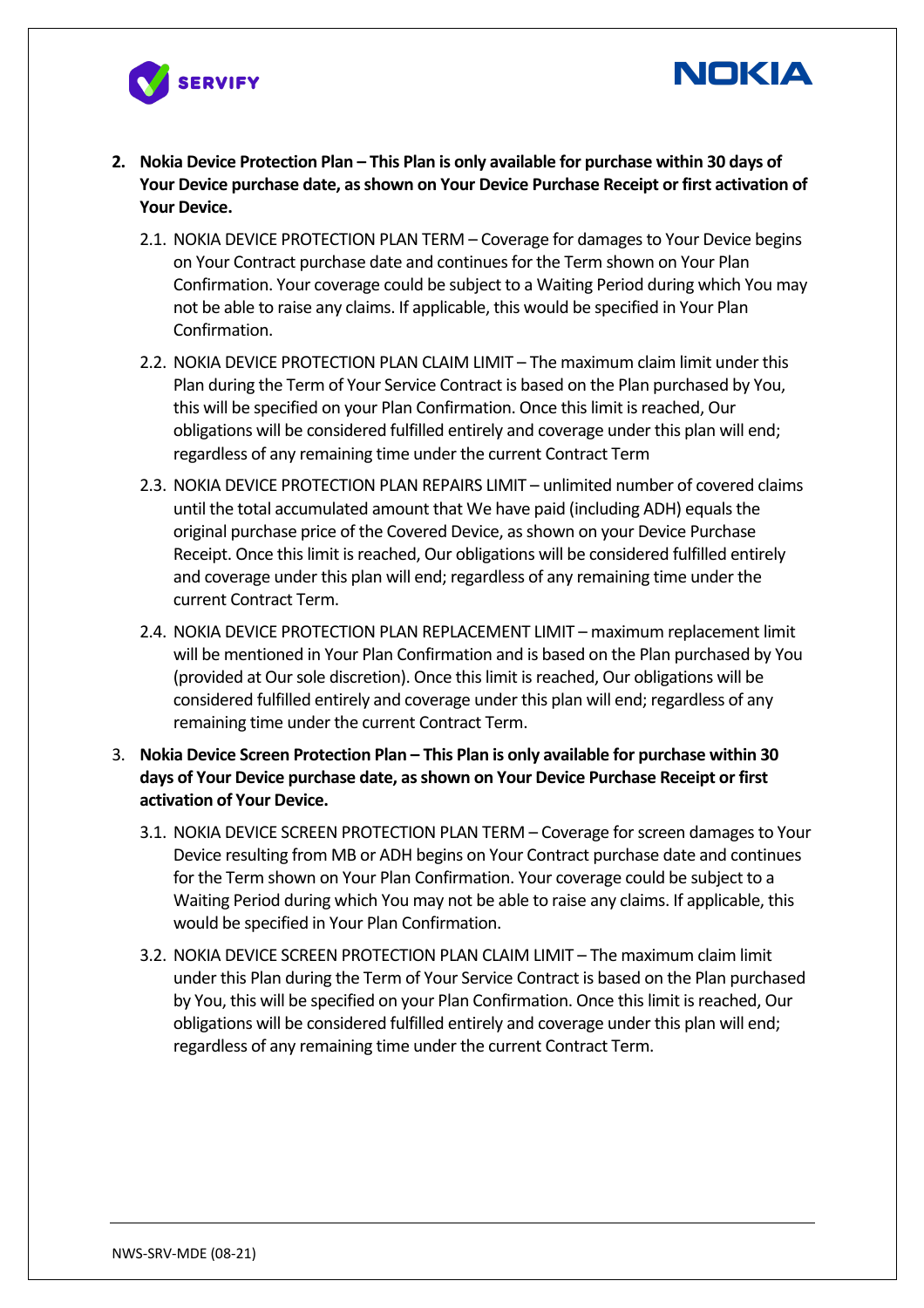



**How to Register the Plan** 

#### **How to Register the Plan**

**IMPORTANT: Be sure to register Your Service Contract to maximize Your benefits. You are advised to register Your plan by following the simple two-step process:**

**1. You may be requested to provide the Serial Number / IMEI of the device you wish to cover under the Plan. The Serial Number / IMEI would be validated to complete the Plan purchase process.**

**2. You may be requested to register your plan on the My Phone App.**

**3. If the Plan is purchased from Brand authorized channel along with the device you may not be required to complete the registration.**

**4. You will receive a confirmation on your email registered as provided at the time of purchase upon successful registration.**

**Failure to do so may result in significant service delays when You have a Claim. Additionally, the My Phone App helps to make a claim when You need service and/or reach out to Us anytime during the Term of the Plan.**

**Be sure to keep this Service Contract, the original Device Purchase Receipt, and the Plan Confirmation together, as they will come in handy when You have a Claim! These items make up Your complete Service Contract.**

#### **How to File a Claim**

**IMPORTANT: The submission of a claim does not automatically mean that the damage to or breakdown of the Device is Covered under Your Plan and this Contract. In order for a claim to be considered, You have to contact the Administrator first for claim approval and authorization number.**

You may obtain service or claim support by accessing the My Phone App, using the Consumer Web Portal (nokia-us.servify.tech), by emailing Servify at **us support@servify.tech**, or by calling (tollfree) 1-833-313-3331.

Explain the problem Your Device is experiencing and provide the Administrator any additional information/documentation in order to validate Your claim. For faster claim handling, please have the mobile phone number used during the registration process, or your Covered Device serial number readily available. You must also, upon request, present your Plan Confirmation, and the Device Purchase Receipt.

After confirmation of claim eligibility under Your Plan and this Contract, the Administrator will issue a claim reference number to You along with additional information regarding how Your Product will be further serviced (refer to the "Location of Service" section below for further details).

• Authorization for payment of any required Deductible will be collected by the Administrator at this time. (Your applicable Deductible amount is shown on Your Plan Confirmation.)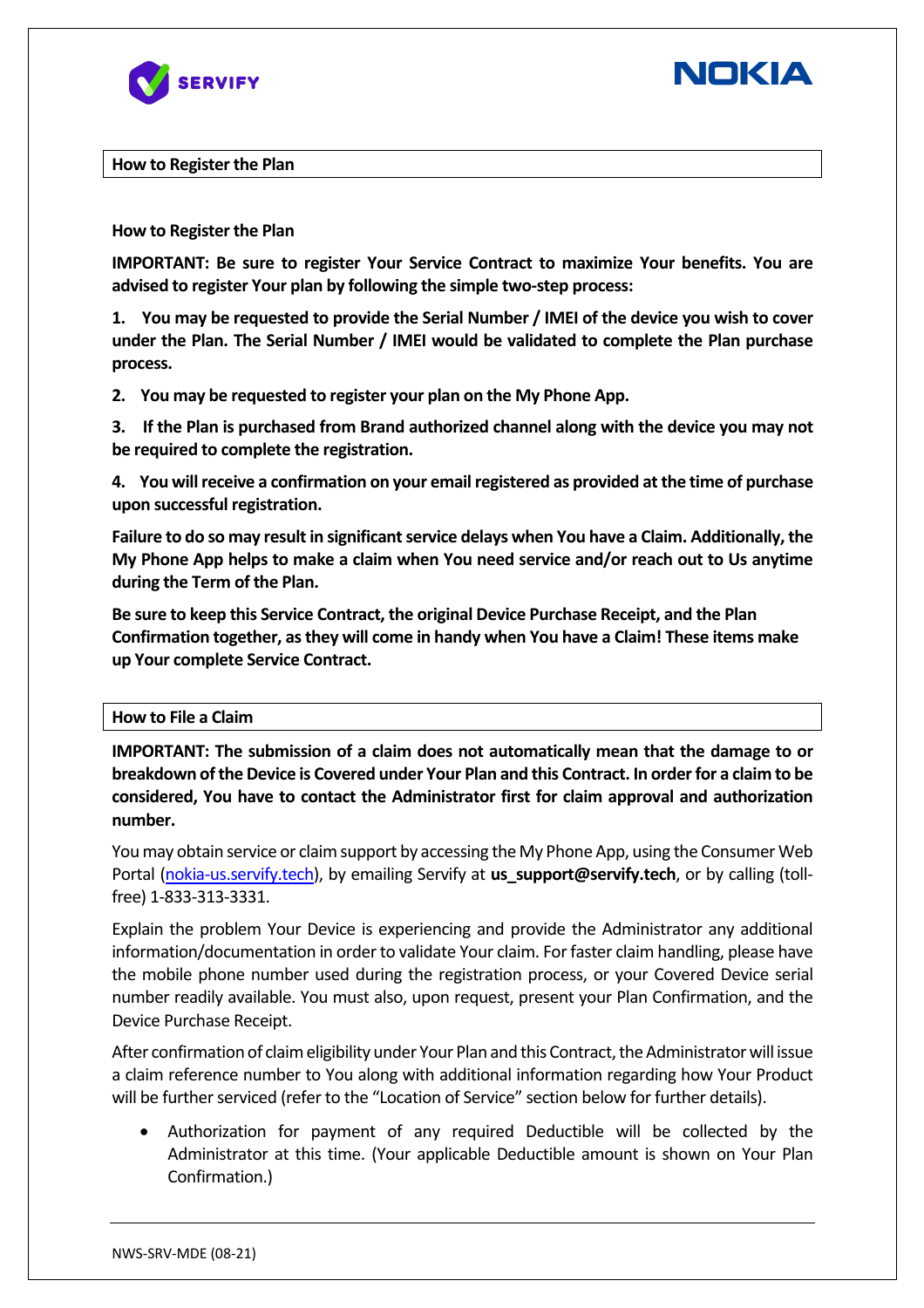



In the event the Contract Term expires during time of an approved Claim, Your coverage will be automatically extended until the date in which the Claim in progress has been fulfilled completely in accordance with the terms and conditions of the Service Contract.

DURING HARDWARE SERVICE, SERVIFY OR ITS REPAIR LOCATION MAY DELETE THE CONTENTS OF THE COVERED DEVICE AND REFORMAT THE STORAGE MEDIA. Servify will return your Covered Device or provide a replacement as the Covered Device was originally configured, subject to applicable updates. Servify may install OS updates as part of hardware service that will prevent the Covered Device from reverting to an earlier version of the OS. Third party applications installed on the Covered Device may not be compatible or work with the Covered Device as a result of the OS update. You will be responsible for reinstalling all other software programs, data and passwords.

#### **Location of Service**

Servify will provide services to You as per the coverage selected by You through the **Mail-in service** option.

- Servify will send you prepaid waybills (and, if needed, packaging material). You must ship the Covered Device to a site (Servify Service Location) in accordance with Servify's instructions. Once service is complete, the Servify Service Location will return the Covered Device to you.
- Servify will pay for shipping to and from your location in case of Mail-in service.
- Servify may also offer to provide service through other modes if available, such as walk-in service locations (where You can walk-in for service as per Your convenience during the working hours of the service locations as stated by Servify, "Walk-In Service Locations") or on-site service (where a qualified engineer is sent to your registered address to repair on the spot, "On-Site Service"). Such offer will be at Our sole discretion, and will not be mandatory. In the event of You choosing to walk-in to a nearby service location for repairs, on the advice of Servify, You will bear any applicable costs of travel to such service location(s), and Servify's responsibilities are limited to only covering the repairs as per the terms of the Plan. Similarly, in the event of You choosing On-Site Service, You will be informed of visit charges, if any at the time of scheduling On-Site Service request.

#### **What is not Covered (Exclusions)**

## **AS RELATED AND APPLICABLE TO THE COVERED DEVICE(S), THIS CONTRACT DOES NOT COVER ANY FAILURE, DAMAGE, REPAIRS OR SERVICES IN CONNECTION WITH OR RESULTING FROM:**

- **A. Any Claim submitted prior to the expiration of the Waiting Period;**
- **B. A pre-existing condition known to You ("pre-existing condition" refers to a condition that within all reasonable probability, relates to the functional fitness of the Covered Device screen before this Contract was purchased; or is determined by Us to be a MB or otherwise covered damage that occurred prior to the expiration of the Waiting Period of Your Plan);**
- **C. Any claim for service to or replacement of the Covered Device that has not been prior authorized by the Administrator;**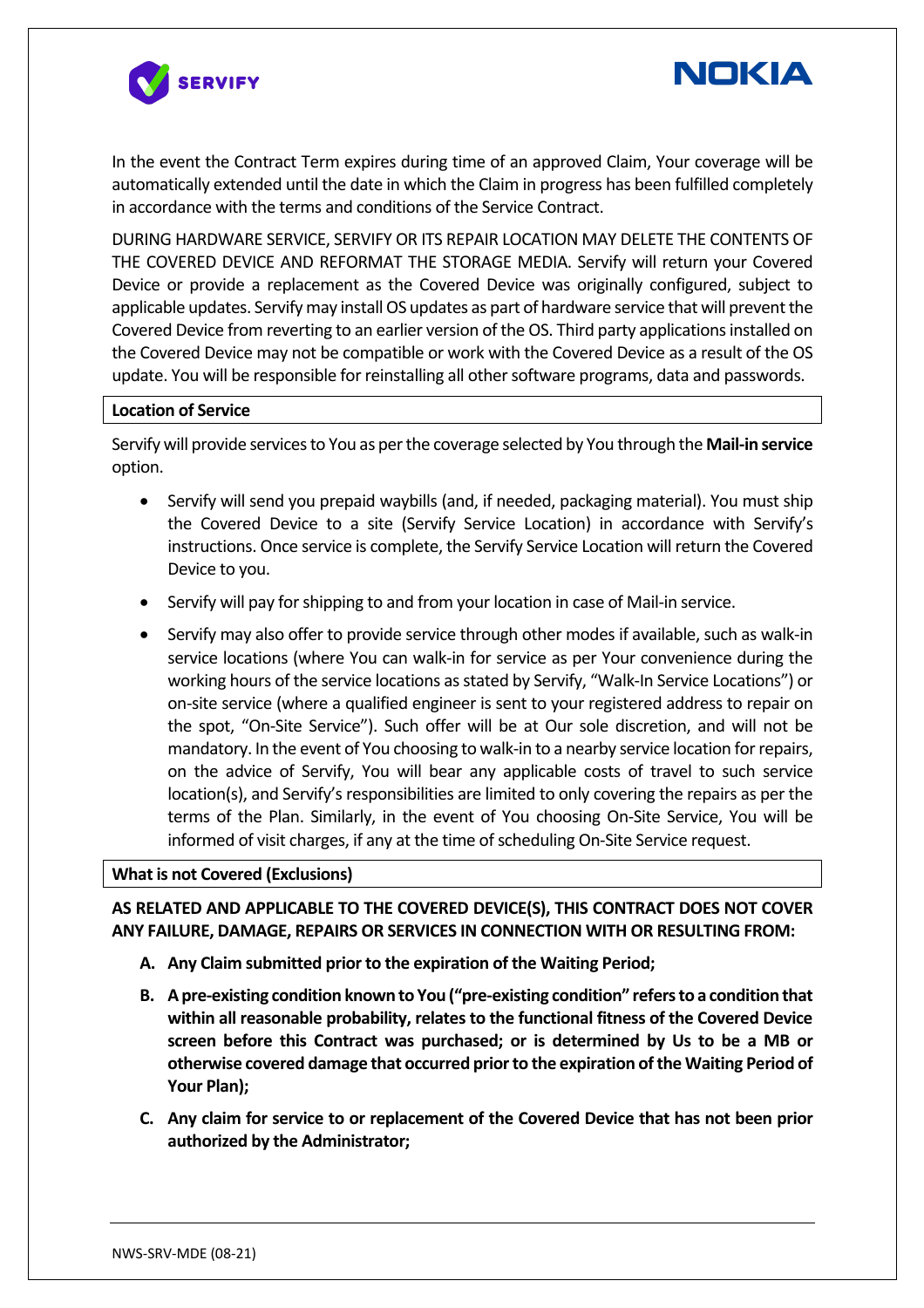



**NOKIA** 

- **E. Fortuitous events; including, but not limited to: environmental conditions, exposure to weather conditions or perils of nature; collapse, explosion or collision of or with another object; fire, any kind of precipitation, lightning, dirt/sand, smoke, nuclear radiation, radioactive contamination, riot, war or hostile action;**
- **F. Breakdown or damage that is covered under any other insurance, warranty, guarantee and/or service agreement providing the same benefits as outlined in this Contract;**
- **G. Abuse (meaning, the intentional treatment of the Covered Device in a harmful, injurious, malicious or offensive manner which results in its damage and/or breakdown), neglect, negligence, misuse, intentional harm or malicious mischief of or to the Covered Device;**
- **H. Theft or mysterious disappearance, loss (unforeseen disappearance) or vandalism of or to the Covered Device;**
- **I. Rust, corrosion, warping, bending, animals, animal inhabitation or insect infestation;**
- **J. Any upgrades, attachments, accessories or peripherals, or any breakdown or damage to these items;**
- **K. Any items that are consumer replaceable and designed to be replaced over time throughout the life of the Covered Device; including, but not limited to removable batteries;**
- **L. Improper removal or installation of replaceable components, modules, parts or peripherals and/or installation of incorrect parts;**
- **M. Routine, periodic or preventative maintenance;**
- **N. Lack of providing manufacturer's recommended maintenance or operation/storage of the Covered Device in conditions outside manufacturer specifications, or use of the Covered Device in such a manner as would be voidable coverage under the manufacturer's warranty, or use of the Device in a manner inconsistent with its design or manufacturer specifications;**
- **O. Adjustment, manipulation, modification, removal or unauthorized repairs of any internal component/part of a Covered Device performed by anyone other than a service center/technician authorized by the Administrator or the manufacturer;**
- **P. Any kind of manufacturer recall or rework order on the Covered Device, of which the manufacturer is responsible for providing, regardless of the manufacturer's ability to pay for such repairs; or**
- **Q. Any Claim related to cosmetic damage (meaning damages or changes to the physical appearance of the Covered Device that does not impede or hinder the normal operational function; such as scratches, abrasions, or changes in color, texture, or finish) or structural imperfections (when such do not impair the overall functionality of the Covered Product);**
- **R. Service or replacement outside of the United States of America, its territories, or Canada.**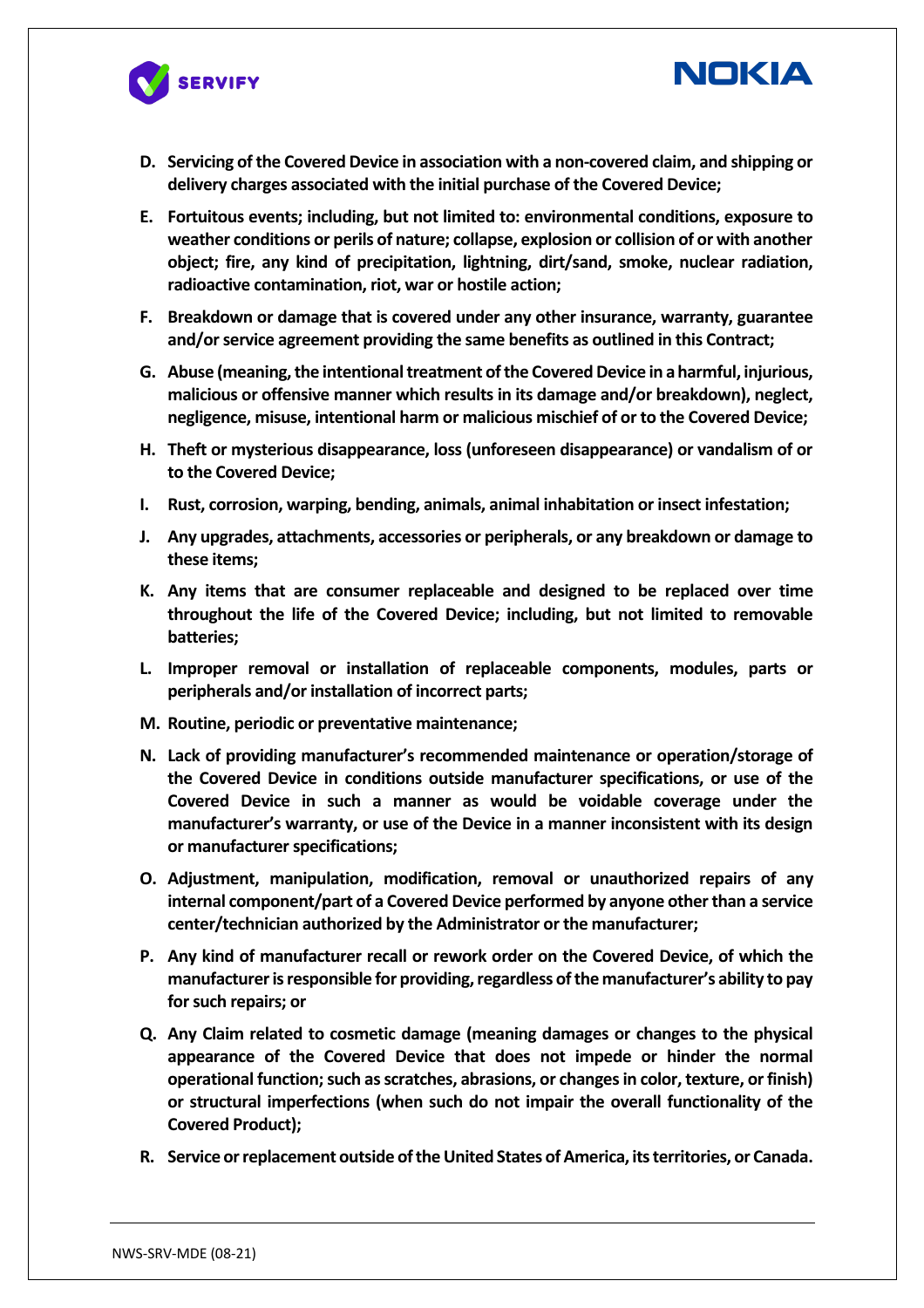



#### **Your Responsibilities**

**PRODUCT PROTECTION:** If protective items such as covers, carrying cases or pouches were provided or made available for use with Your Device, You should make every effort to utilize these product accessories for protection against damage to Your Device. If You suspect damage or breakdown of Your Device, You should promptly take reasonable precautions in order to protect against further damage. ANY CLAIM DETERMINED TO BE AS A RESULT OF NEGLECT, NEGLIGENCE, MISUSE OR ABUSE (AS DEFINED) OF OR TO THE COVERED PRODUCT WILL NOT BE COVERED UNDER THIS CONTRACT.

**MAINTENANCE AND INSPECTIONS:** If specified in the Device manufacturer's warranty and/or owner's manual, You must perform all of the care, maintenance and inspections for the Device as indicated. You may be required to provide proof of fulfilment of such maintenance, care and/or inspection services at time of claim. ANY CLAIM RESULTING FROM THE LACK OF COMPLIANCE WITH THE PRODUCT MANUFACTURER'S WARRANTY AND/OR OWNER'S MANUAL WILL NOT BE COVERED UNDER THIS CONTRACT.

**IMPORTANT: RESTORATION OR TRANSFER OF SOFTWARE AND/OR DATA, AND DATA RECOVERY SERVICES ARE EXPRESSLY EXCLUDED UNDER THIS SERVICE CONTRACT. WHEN AT ALL POSSIBLE, WE STRONGLY ENCOURAGE YOU TO BACK UP ALL SOFTWARE AND DATA ON A REGULAR BASIS AND ESPECIALLY PRIOR TO SUBMITTING YOUR COVERED DEVICE FOR SERVICING PURSUANT TO THE TERMS AND CONDITIONS OF THIS CONTRACT.**

#### **Limitation of Liability**

TO THE MAXIMUM EXTENT PERMITTED BY APPLICABLE LAW, SERVIFY AND ITS EMPLOYEES AND AGENTS WILL UNDER NO CIRCUMSTANCES BE LIABLE TO YOU OR ANY SUBSEQUENT OWNER OF THE COVERED DEVICE FOR ANY INDIRECT OR CONSEQUENTIAL DAMAGES, INCLUDING BUT NOT LIMITED TO THE COSTS OF RECOVERING, REPROGRAMMING, OR REPRODUCING ANY PROGRAM OR DATA OR THE FAILURE TO MAINTAIN THE CONFIDENTIALITY OF DATA, ANY LOSS OF BUSINESS, PROFITS, REVENUE OR ANTICIPATED SAVINGS, RESULTING FROM SERVIFY'S OBLIGATIONS UNDER THIS PLAN. TO THE MAXIMUM EXTENT PERMITTED BY APPLICABLE LAW, THE LIMIT OF SERVIFY AND ITS EMPLOYEES' AND AGENTS' LIABILITY TO YOU AND ANY SUBSEQUENT OWNER ARISING UNDER THE PLAN SHALL NOT EXCEED THE ORIGINAL PRICE PAID FOR THE PLAN. SERVIFY SPECIFICALLY DOES NOT WARRANT THAT (i) IT WILL BE ABLE TO REPAIR OR REPLACE THE COVERED DEVICE WITHOUT RISK TO OR LOSS OF PROGRAMS OR DATA, (ii) IT WILL MAINTAIN THE CONFIDENTIALITY OF DATA, OR (iii) THAT THE OPERATION OF THE PRODUCT WILL BE UNINTERRUPTED OR ERROR-FREE.

THE BENEFITS CONFERRED BY THIS PLAN ARE IN ADDITION TO ANY RIGHTS AND REMEDIES PROVIDED UNDER CONSUMER LAWS AND REGULATIONS. TO THE EXTENT THAT LIABILITY UNDER SUCH LAWS AND REGULATIONS MAY BE LIMITED, SERVIFY'S LIABILITY IS LIMITED, AT ITS SOLE OPTION, TO REPLACEMENT OR REPAIR OF THE COVERED DEVICE OR SUPPLY OF THE SERVICE. SOME STATES OR PROVINCES DO NOT ALLOW THE EXCLUSION OR LIMITATION OF INCIDENTAL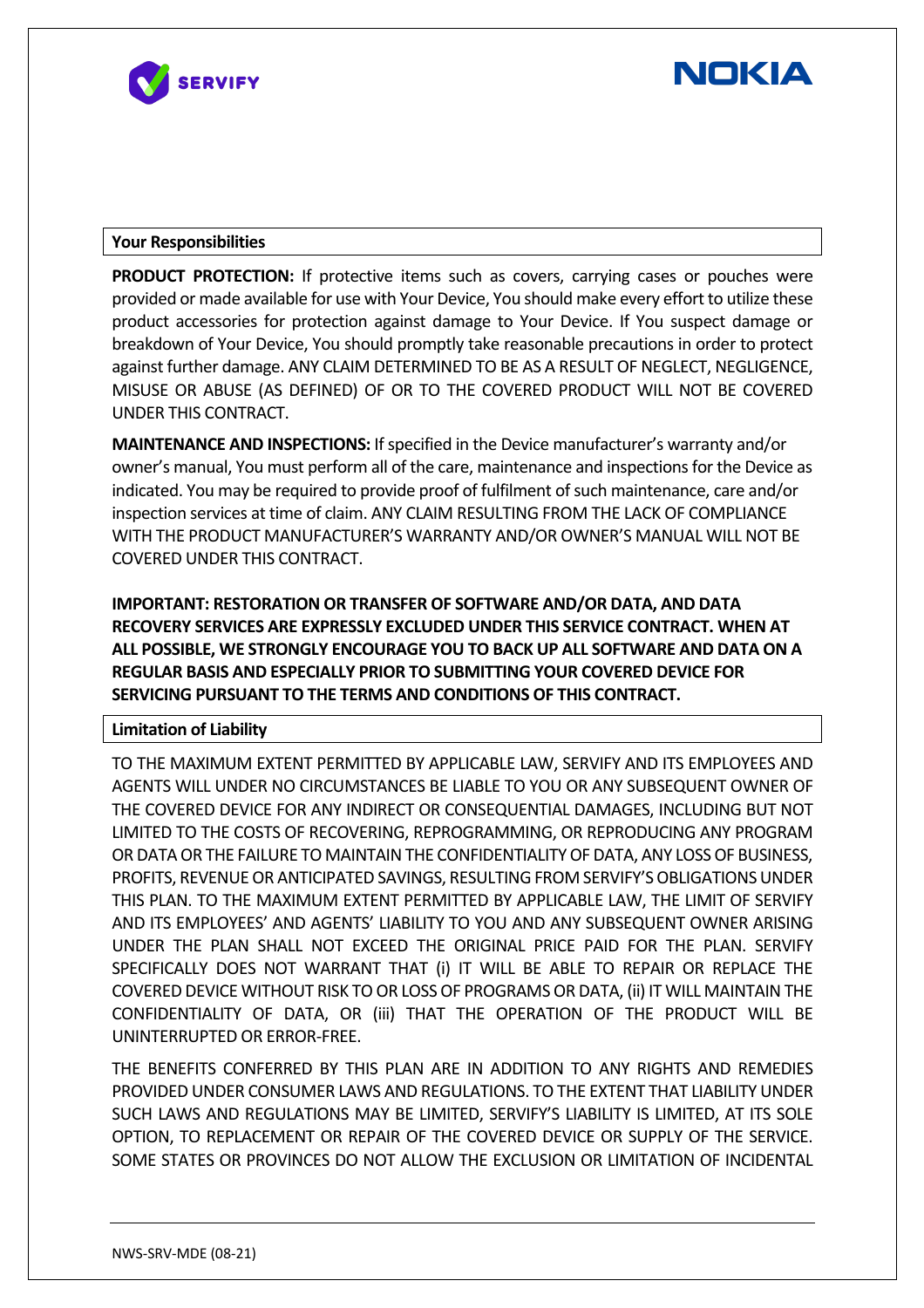



OR CONSEQUENTIAL DAMAGES, SO SOME OR ALL OF THE ABOVE LIMITATIONS MAY NOT APPLY TO YOU.

#### **Cancellation**

You may cancel Your Contract at any time for any reason, including if the Device covered under this Service Contract is returned, sold, lost, stolen or destroyed. If you decide to cancel this Plan, you may do so by contacting the Administrator by emailing at **us\_support@servify.tech**, or by calling (toll-free) 1-833-313-3331. The Cancellation provisions apply to the original purchaser of this Service Contract only.

#### **If You cancel this Contract:**

- A. Within thirty (30) days of Your purchase or receipt of this Contract, whichever occurs later, You will receive a one-hundred percent (100%) refund of the full Contract purchase price paid by You, minus any claims paid by Us (except in Georgia, Missouri & Nevada where claims deduction is prohibited). If Your refund is not paid or credited within thirty (30) days after Your cancellation request to Us, We will add an extra ten percent (10%) to Your due refund for every thirty (30) days the refund is not paid by Us.
- B. After thirty (30) days from Your purchase or receipt of this Contract, whichever occurs later, You will receive a pro-rata refund based on one-hundred percent (100%) of the Contract purchase price paid by You, minus any claims paid by Us (except in Georgia, Missouri & Nevada where claims deduction is prohibited). If Your refund is not paid or credited within thirty (30) days after Your cancellation request to Us, We will add an extra ten percent (10%) to Your due refund for every thirty (30) days the refund is not paid by Us.

#### **We may only cancel this Contract for:**

- (a) non-payment of the Contract purchase price by You;
- (b) material misrepresentation by You; or
- (c) substantial breach of duties under this Contract by You in relation to the Covered Device or its use.

If We cancel this Contract, We will provide written notice to You at least fifteen (15) days prior to the effective date of cancellation. Such notice will be sent to Your current address in Our file (email or physical address as applicable), with the reason for and effective date of such cancellation. If We cancel this Contract, You will receive a pro-rata refund based upon the same criteria as outlined above.

#### **Transferability**

If You wish to transfer coverage under this Service Contract to a different owner, please contact the Administrator to initiate Our transfer process. Transferability is determined at Our sole discretion and may not be available.

#### **Renewability**

If You wish to renew coverage under this Service Contract, please contact the Administrator prior to the expiration of Your current Term to initiate Our renewal process. Renewability is determined at Our sole discretion and may not be available.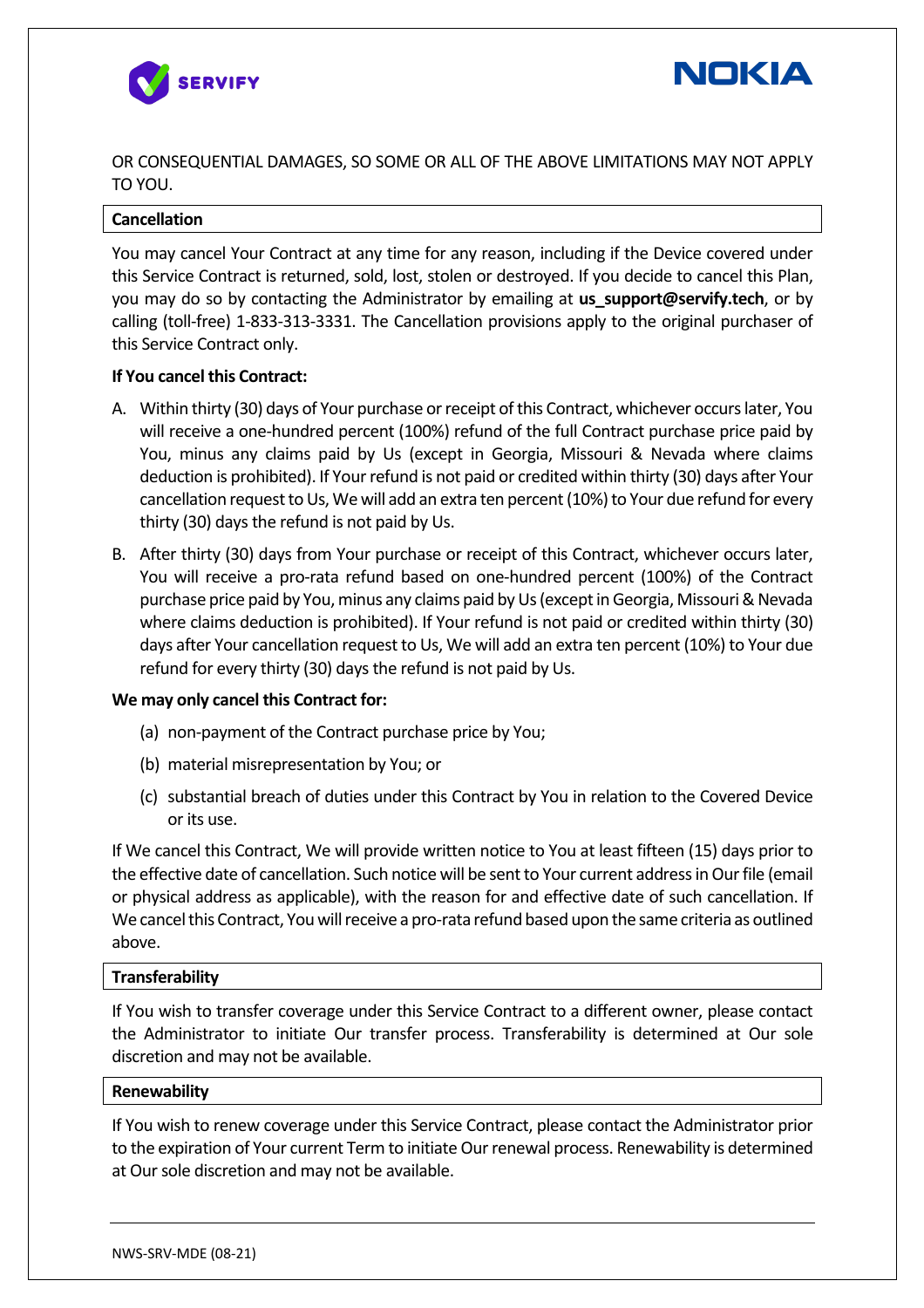



#### **Guaranty**

This is not an insurance policy; it is a service contract. We have obtained an insurance policy to insure Our performance under this Service Contract. Should We fail to pay any Claim or fail to replace the Device covered under this Service Contract within sixty (60) days after the Claim has been submitted, or in the event You cancel this Service Contract, and We fail to refund any unearned portion of the Service Contract price, You are entitled to make a direct Claim against the insurer, Wesco Insurance Company, at 866-505-4048 or 59 Maiden Lane, 43rd Floor, New York, NY 10038.

#### **General Terms**

- (a) Servify may subcontract or assign performance of its obligations to third parties but shall not be relieved of its obligations to you in doing so.
- (b) Servify is not responsible for any failures or delays in performing under the Plan that are due to events outside Servify's reasonable control.
- (c) This Service Contract is valid and eligible for purchase in the contiguous United States of America, plus Alaska and Hawaii. (NOTICE: all outlying U.S. territories, including but not limited to Puerto Rico, and all Canadian provinces/territories are expressly EXCLUDED.)
- (d) In carrying out its obligations Servify may, solely for the purposes of monitoring the quality of Servify's response, record part or all of the calls between you and Servify.
- (e) You agree that any information or data disclosed to Servify under this Plan is not confidential or proprietary to you. Furthermore, you agree that Servify may collect and process data on your behalf when it provides service. This may include transferring your data to HMD Global Oy or its affiliated companies or service providers in accordance with Servify's Privacy Policy listed at https://servify.tech/privacy/.
- (f) Servify will protect your information in accordance with Servify's Privacy Policy available at https://servify.tech/privacy/. If you wish to have access to the information that Servify holds concerning you or if you want to make changes, access nokia-us.servify.tech to update your personal contact preferences or you may contact Servify on us\_support@servify.tech.
- (g) This Service Contract; including the terms, conditions, limitations, exceptions and exclusions, and Your Plan Confirmation constitute the entire agreement between Us and You and no representation, promise or condition not contained herein shall modify these items, except as required by law.
- (h) There is no informal dispute settlement process available under this Service Contract.

#### **Special State Requirements**

**Regulation of service contracts may vary widely from state to state. Any provision within this Contract that conflicts with the laws of the state where You live shall automatically be considered to be modified in conformity with applicable state laws and regulations as set forth below. The following state specific requirements apply if Your Service Contract was purchased in one of the following states and supersede any other provision within Your Service Contract terms and conditions to the contrary.**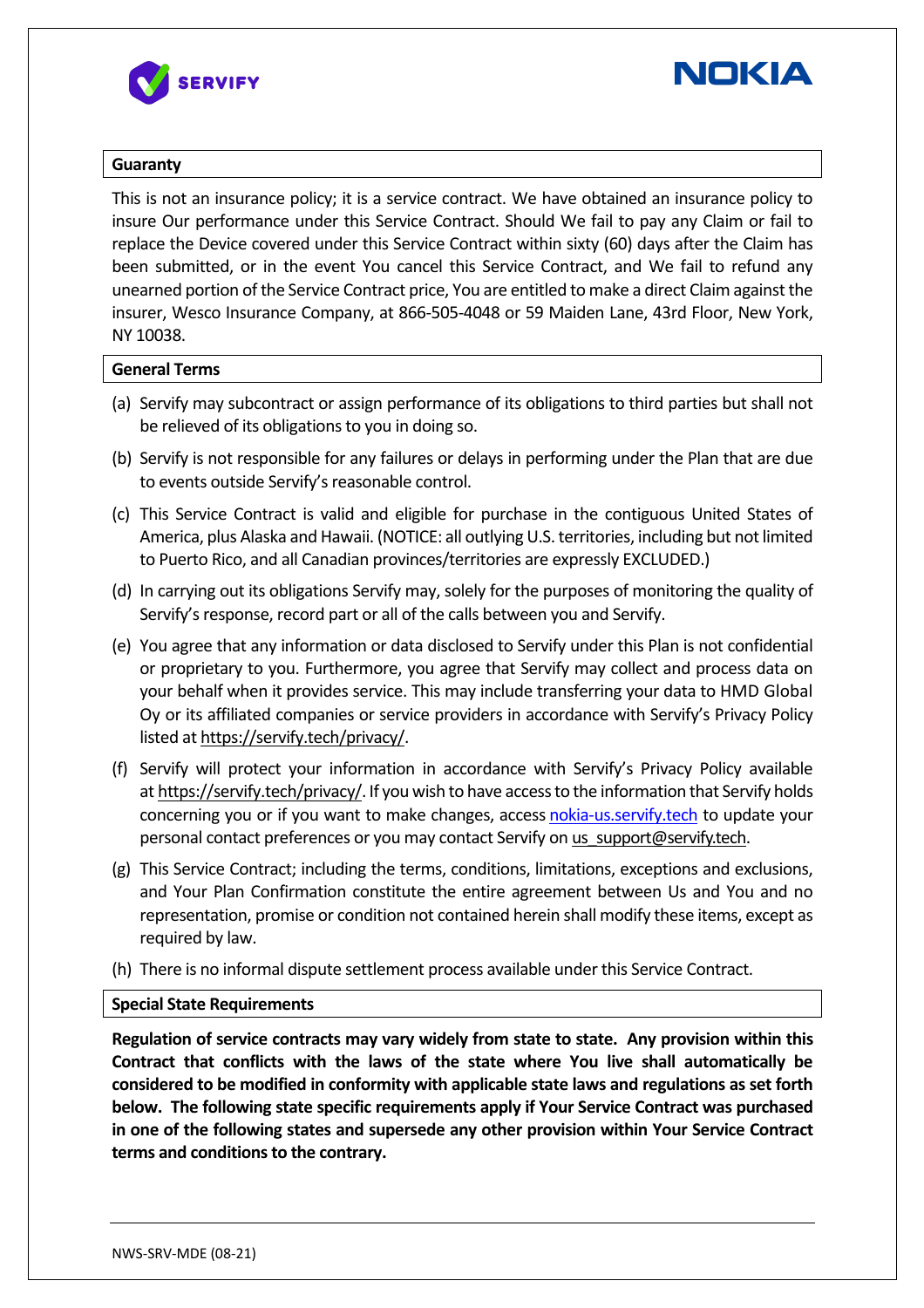



**Alabama**: CANCELLATION is amended as follows: Any refund may be credited to any outstanding balance of Your account and the excess, if any, returned to You. HOW TO FILE A CLAIM – If You need to file a claim under this Service Contract, You must contact the Administrator by accessing the Nokia My Phone App, using the Consumer Web Portal (nokia-us.servify.tech), by emailing Servify at us support@servify.tech, or by calling (toll-free) 1-833-313-3331 to obtain a claim reference number prior to having any repairs made to Your Product. Failure to call in and report the claim may result in non-payment.

**Arizona**: WAITING PERIOD (if applicable) – A term equivalent to the waiting period will be added to the term of Your Service Contract. WHAT IS NOT COVERED (EXCLUSIONS) - We shall not provide coverage only for those specifically listed items in the "WHAT IS NOT COVERED (EXCLUSIONS)" section which occurred while owned by You. "Pre-existing conditions" is amended to include: may not be excluded if such conditions were known or should reasonably have been known by Us or Servify. CANCELLATION is amended as follows: The Provider may only cancel this Service Contract for fraud by You, material misrepresentation by You, nonpayment by You or a substantial breach of duties by You relating to the covered property or its use. In no event will any claims incurred or paid be deducted from any refund.

**Arkansas**: HOW TO FILE A CLAIM – If You need to file a claim under this Service Contract, You must contact the Administrator by accessing the Nokia My Phone App, using the Consumer Web Portal (nokia-us.servify.tech), by emailing Servify at us\_support@servify.tech, or by calling (toll-free) 1-833-313-3331 to obtain a claim reference number prior to having any repairs made to Your Product. Contact is available 24/7. Failure to call in and report the claim may result in non-payment.

**California**: Servify US Inc. (License No. 87) is the Service Contract Administrator and Northcoast Warranty Services, Inc. (License No. SA-19178) is the Obligor for this Service Contract. CANCELLATION, If You cancel this Contract, Item A. is amended as follows: Within thirty (30) days of receipt of this Contract. CANCELLATION, If You cancel this Contract, Item B. is amended as follows: After thirty (30) days of receipt of this Contract.

**Connecticut**: This Service Contract is an agreement between the Obligor/Provider, Northcoast Warranty Services, Inc., 800 Superior Avenue E., 21st Floor, Cleveland, OH 44114, 866-927-3097 and You. In the event of a dispute with Administrator, You may contact The State of Connecticut, Insurance Department, P.O. Box 816, Hartford, CT 06142-0816, Attn: Consumer Affairs. The written complaint must contain a description of the dispute, the purchase or lease price of the Product, the cost ofrepair of the Product and a copy of the warranty Service Contract. GUARANTY is amended as follows: If We fail to pay or to deliver service on a claim within sixty (60) days after proof of loss has been filed, or in the event You cancel this Service Agreement and We fail to issue any applicable refund within sixty (60) days after cancellation, file a claim against the insurer, Wesco Insurance Company at 59 Maiden Lane, 43rd Floor, New York, NY 10038, by calling 1-866-505-4048.

**Florida**: This Service Contract is between the Provider, Technology Insurance Company, Inc. (License No. 03605) and You, the purchaser. CANCELLATION is deleted and replaced with the following: You may cancel Your Service Contract at any time by informing the selling dealer or the Administrator, Servify US Inc. of Your cancellation request. In the event the Service Contract is canceled by You, return of the premium shall be based upon one hundred percent (100%) of the unearned pro-rata premium less any Claims that have been paid or less the cost of repairs made on Your behalf. In the event the Service Contract is canceled by the Administrator or Provider, return of the premium shall be based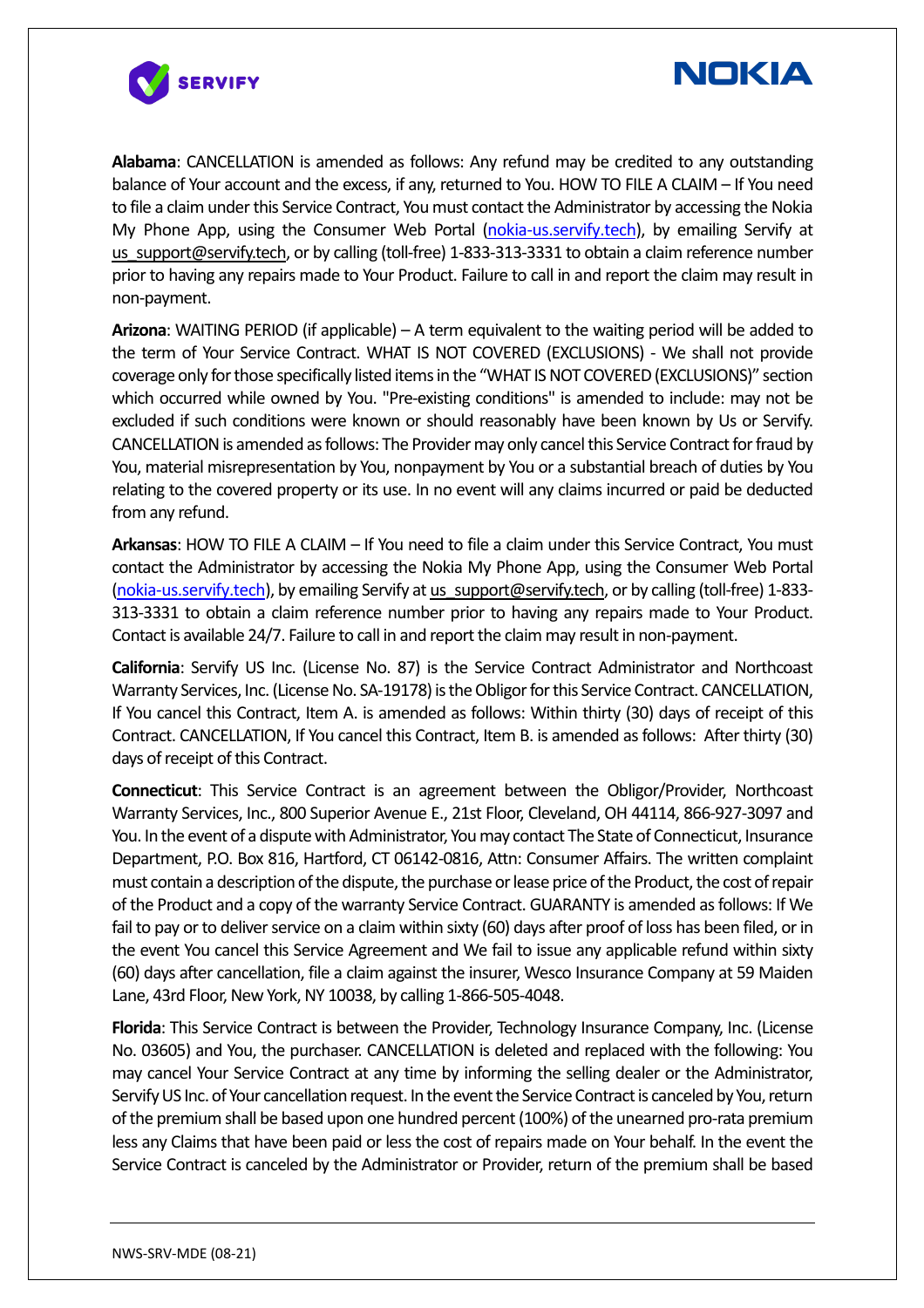

# **NOKIA**

upon one hundred percent (100%) of the unearned pro-rata premium less any Claims that have been paid or less the cost of repairs made on Your behalf. GUARANTY is deleted and replaced with the following: This is not an insurance policy, it is a Service Contract. The rates charged to You for this Service Contract are not subject to regulation by the Florida Office of Insurance Regulation.

**Georgia**: WAITING PERIOD (if applicable) – A term equivalent to the waiting period will be added to the term of Your Service Contract.CANCELLATION is amended as follows: The Provider may only cancel this Service Contract for fraud by You, material misrepresentation by You, or nonpayment by You. If We cancel this Service Contract, We shall provide written notice to You at the last known address held by Us at least thirty (30) days preceding the effective date of cancellation. The notice will state the effective date and the reason for the cancellation. WHAT IS NOT COVERED (EXCLUSIONS) – Only unauthorized product repairs, modifications or alterations performed after the effective date of the Service Contract are excluded. PRE-EXISTING CONDITIONS – The "Pre-Existing Condition:" definition is deleted and replaced with: conditions that were caused by You or known by You prior to purchasing this Service Contract.

**Illinois**: Covered items must be in place and in good operating condition on the effective date of coverage and become inoperative due to defects in materials or workmanship after the effective date of this Service Contract This Service Contract does not cover failures resulting from normal wear and tear.

**Indiana**: This Contract is not insurance and is not subject to Indiana insurance law. Your proof of payment to the Retailer for this Service Contract shall be considered proof of payment to the insurance company which guarantees Our obligations to You. If We fail to perform or make payment due under this Contract within sixty (60) days after You request the performance or payment, You may request the performance or payment directly from the insurer that issued the provider's Service Contract reimbursement policy, including any applicable requirement under the Contract that the provider refund any part of the cost of the Contract upon cancellation of the Contract. PRE-EXISTING CONDITIONS – The "Pre-Existing Condition:" definition is deleted and replaced with: conditions that were caused by You or known by You prior to purchasing this Service Contract.

**Michigan**: If performance of the Service Contract is interrupted because of a strike or work stoppage at the company's place of business, the effective period of the Service Contract shall be extended for the period of the strike or work stoppage.

**Nevada**: WAITING PERIOD (if applicable) – **This contract includes a thirty (30) day waiting period.**If You are not satisfied with the manner in which We are handling your claim, You may contact the Nevada Insurance Commissioner toll-free at (888)-872-3234. CANCELLATION is amended as follows: We may cancel this Service Agreement within seventy (70) days from the date of purchase for any reason. After seventy (70) days, We may only cancel this Service Agreement for nonpayment by You, fraud or material misrepresentation by You, or a substantial breach of duties by You relating to the covered property or its use if it occurred after the effective date of the service contract and it substantially and materially increase the service required under the service contract. WHAT IS NOT COVERED (EXCLUSIONS) – This Contract provides coverage that is excess over any other applicable coverage. Only unauthorized product repairs, modifications or alterations performed after the effective date of the Service Contract, or damages arising from such actions are excluded.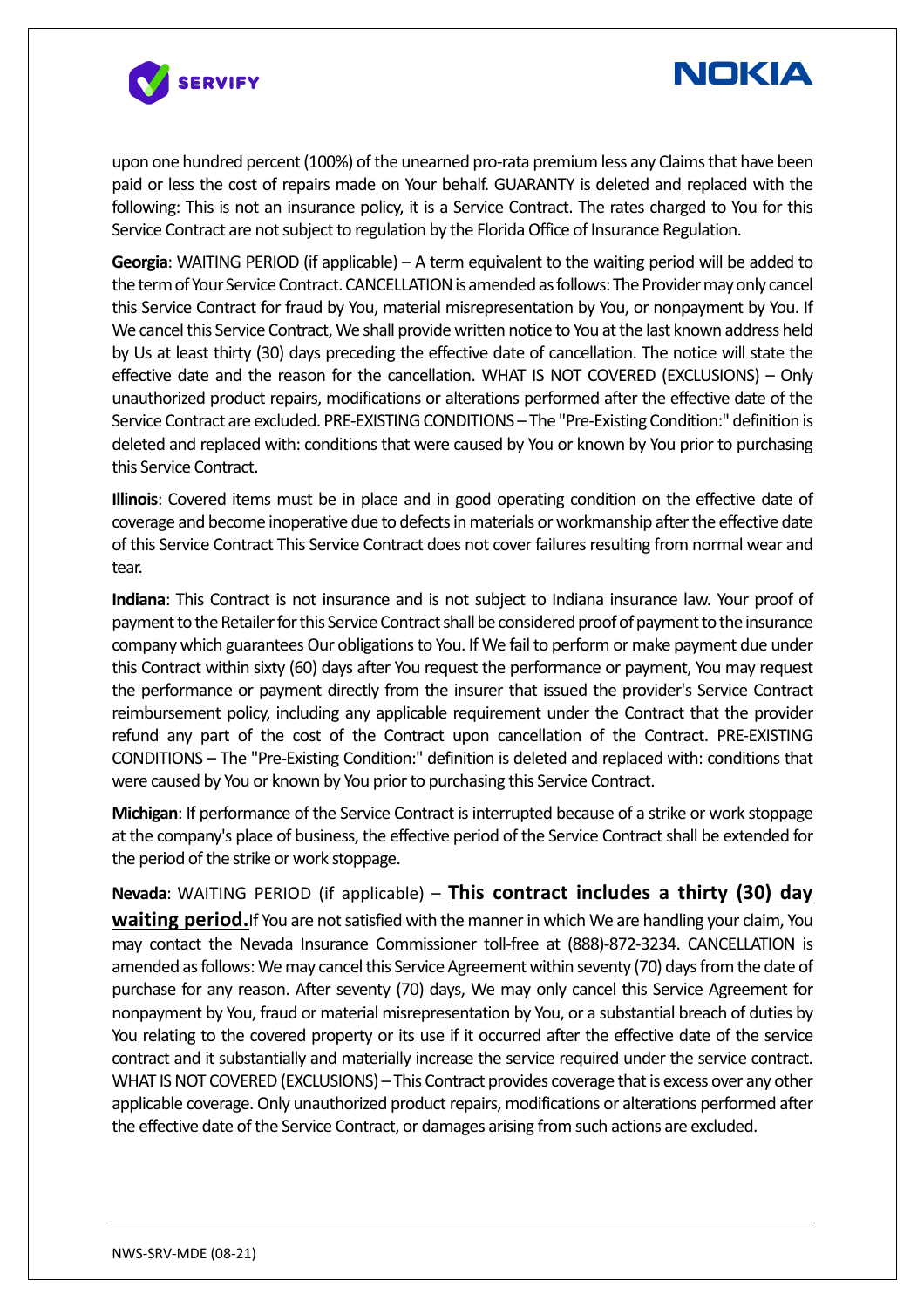



**New Hampshire**: In the event You do not receive satisfaction under this Service Contract, You may contact the New Hampshire Insurance Department at, 21 South Fruit Street, Suite 14, Concord, NH 03301, 603-271-2261.

**New Mexico**: GUARANTY is amended to include: This service contract is insured by Wesco Insurance Company. If the service contract provider fails to pay You or otherwise provide You with the covered service within sixty (60) days of Your submission of a valid claim, You may submit Your claim to Wesco Insurance Company at 866-505-4048, WescoHelp@amtrustgroup.com, or 59 Maiden Lane, 43rd Floor, New York, NY 10038. If you have any concerns regarding the handling of your claim, you may contact the Office of Superintendent of lnsurance at 855-427-5674. CANCELLATION is amended as follows: We may cancel this Service Contract within seventy (70) days from the date of purchase for any reason. After seventy (70) days, We may only cancel this Service Contract for the following acts by the Contract Holder: Non-payment; discovery of fraud or material misrepresentation by the Contract Holder in obtaining the Service Contract or in presenting a claim; or discovery of either of the following if it occurred after the effective date of the Service Contract and substantially and materially increased the service required under the Service Contract: an act or omission; or a violation of any condition of the Service Contract.

**North Carolina**: CANCELLATION is amended as follows: We may only cancel this Service Contract for non-payment of the purchase price of the Service Contract or a direct violation of the Service Contract by You.

**Oklahoma**: The Service Warranty Association is Northcoast Warranty Services, Inc., Oklahoma Identification #44200963. This is not an insurance contract. Coverage afforded under this service warranty is not guaranteed by the Oklahoma Insurance Guaranty Association.

**Oregon**: This Service Contract is an agreement between the Obligor/Provider, Northcoast Warranty Services, Inc., 800 Superior Avenue E., 21st Floor, Cleveland, OH 44114, (866) 927-3097 and You. HOW TO FILE A CLAIM – If You need to file a claim under this Service Contract, You must contact the Administrator by accessing the Nokia My Phone App, using the Consumer Web Portal (nokiaus.servify.tech), by emailing Servify at us support@servify.tech, or by calling (toll-free) 1-833-313-3331 to obtain a claim reference number prior to having any repairs made to Your Product. Contact is available 24/7. Failure to call in and report the claim may result in non-payment.

**South Carolina**: If You have any questions regarding this Service Contract, or a complaint against the Obligor, You may contact the South Carolina Department of Insurance at 1201 Main Street, Suite 1000, Columbia, South Carolina 29201, (803) 737-6160.

**Texas**: The Administrator is Servify US Inc., Service Contract Administrator No. 276. If You have any questions regarding the regulation of the Service Contract Provider or a complaint against the Obligor, You may contact the Texas Department of Licensing & Regulation, 920 Colorado, P.O. Box 12157, Austin, Texas 78711, (800) 803-9202. CANCELLATION section is amended as follows: You may return this Service Contract within thirty (30) days of the date of purchase of this Service Contract. If this Service Contract is cancelled within the first thirty (30) days, We will refund the entire Service Contract charge, less claims paid. If this Service Contract is cancelled after the first thirty (30) days, You will receive a pro-rata refund of the Service Contract price less claims paid. You may apply for reimbursement directly to the insurer if a refund or credit is not paid before the 46th day after the date on which the Service Agreement is canceled.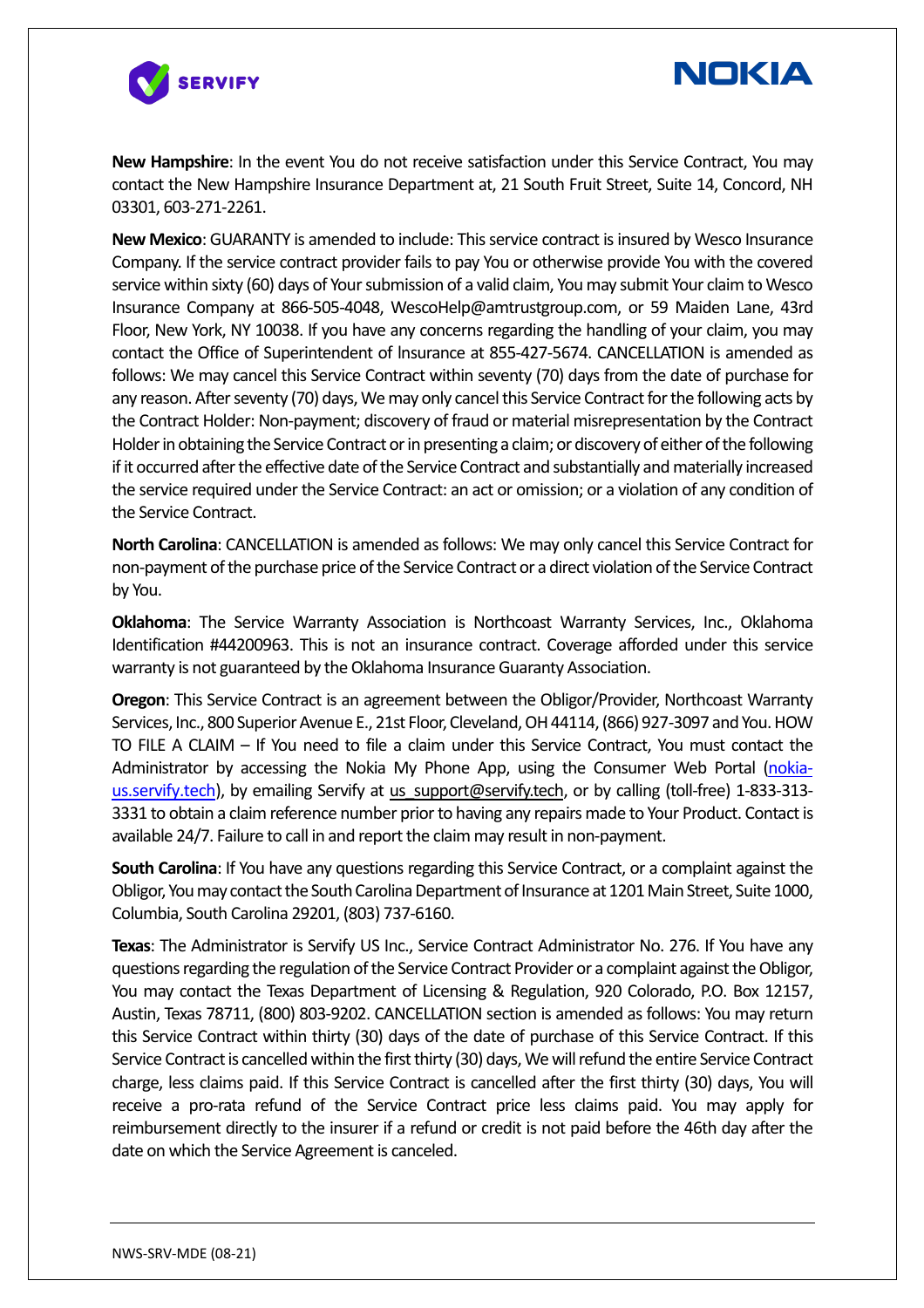



**Utah**: Full payment will be received for the purchase price of this Service Contract at the time of purchase. The Provider/Obligor is Northcoast Warranty Services, Inc., 800 Superior Avenue E., 21st Floor, Cleveland, OH 44114, (866) 927-3097. This Service Contract or warranty is subject to limited regulation by the Utah Insurance Department. To file a complaint, contact the Utah Insurance Department. Coverage afforded under this Service Contract is not guaranteed by the Property and Casualty Guaranty Association. GUARANTY is amended as follows: Should the provider fail to pay or provide service on any claim within sixty (60) days after proof of loss has been filed, the contract holder is entitled to make a claim directly against the Insurance Company. CANCELLATION – Is amended as follows: We may only cancel this Service Contract for material misrepresentation by You, nonpayment by You or a substantial breach of contractual duties by You relating to the covered property or its use. If We cancel this Service Contract for material misrepresentation or a substantial breach of contractual duties, such cancellation will be effective thirty (30) days after mailing of notice. If We cancel this Service Contract for non-payment, such cancellation will be effective fifteen (15) days after the mailing of notice. The notice will state the effective date and the reason for the cancellation. HOW TO FILE A CLAIM – If You need to file a claim under this Service Contract, You must contact the Administrator by accessing the Nokia My Phone App, using the Consumer Web Portal (nokia-us.servify.tech), by emailing Servify at us support@servify.tech, or by calling 1-833-313-3331 to obtain a claim reference number prior to having any repairs made to Your Product. Contact is available 24/7. Failure to call in and report the claim will result in non-payment.

**Virginia:** If any promise made in the Protection Plan has been denied or has not been honored within sixty (60) days after Your request, You may contact the Virginia Department of Agriculture and Consumer Services, Office of Charitable and Regulatory Programs at www.vdacs.virginia.gov/foodextended-service-contract-providers.shtml to file a complaint.

**Washington**: The State of Washington is the jurisdiction for any civil action in connection with this Contract. WHAT IS NOT COVERED (EXCLUSIONS) – What is excluded from coverage is limited to that which is expressly stated under the "WHAT IS NOT COVERED (EXCLUSIONS)" section of this Service Contract. GUARANTY is amended to include: A contract holder is entitled to apply directly to Wesco Insurance Company, at 59 Maiden Lane, 43rd Floor, New York, NY 10038 or 866-505-4048 for refund, payment or performance due. HOW TO FILE A CLAIM – If You need to file a claim under this Service Contract, You must contact the Administrator by accessing the Nokia My Phone App, using the Consumer Web Portal (nokia-us.servify.tech), by emailing Servify at us support@servify.tech, or by calling 1-833-313-3331 to obtain a claim reference number prior to having any repairs made to Your Product. Contact is available 24/7. Failure to call in and report the claim will result in non-payment. CANCELLATION is amended as follows: If We cancel this Service Contract, We shall provide written notice to You at the last known address held by Us at least twenty-one (21) days preceding the effective date of cancellation. The notice will state the effective date and the reason for the cancellation.

## **Wisconsin: THIS CONTRACT IS SUBJECT TO LIMITED REGULATION BY THE OFFICE OF THE COMMISSIONER OF INSURANCE.**

CANCELLATION is deleted and replaced as follows: You may cancel this Service Contract at any time by informing Us or the Administrator.

If this Service Contract is canceled within thirty (30) days of the date of purchase and no Claims have been paid, the Administrator shall return one hundred percent (100%) of the purchase price paid and the Service Contract shall be void. The right to void the Service Contract applies only to the original